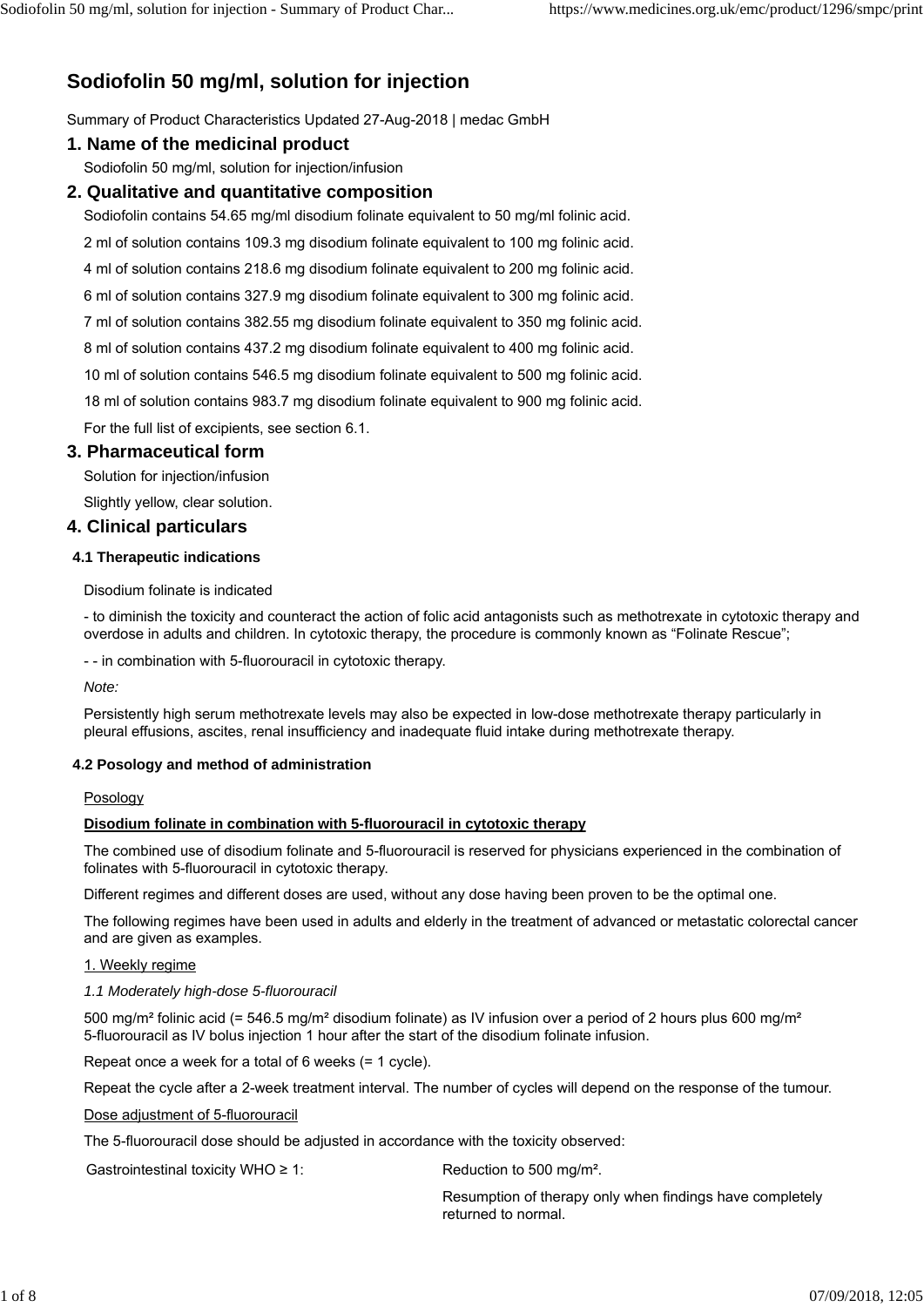| Bone marrow toxicity WHO $\geq 1$ : | Reduction to 500 mg/m <sup>2</sup> . |                                                              |
|-------------------------------------|--------------------------------------|--------------------------------------------------------------|
|                                     |                                      | Resumption of therapy only when the findings are as follows: |
|                                     | Leukocytes >                         | $3,000/\mu$                                                  |
|                                     | Thrombocytes >                       | $100,000/\mu$                                                |

#### *1.2 High-dose 5-fluorouracil*

500 mg/m² folinic acid (= 546.5 mg/m² disodium folinate) as i.v. infusion over a period of 1-2 hours and subsequently 2,600 mg/m² 5-fluorouracil by continuous infusion over 24 hours.

Repeat once a week for a total of 6 weeks (= 1 cycle).

Repeat the cycle after a 2-week treatment interval. The number of cycles will depend on the response of the tumour.

#### Dose adjustment of 5-fluorouracil

The 5-fluorouracil dose should be adjusted in accordance with the toxicity observed:

| Life-threatening cardiotoxicity:        | Termination of therapy |                                                              |
|-----------------------------------------|------------------------|--------------------------------------------------------------|
| Bone marrow toxicity WHO $\geq$ 3:      | Reduction by 20%       |                                                              |
|                                         |                        | Resumption of therapy only when the findings are as follows: |
|                                         | Leukocytes >           | $3,000/\mu$                                                  |
|                                         | Thrombocytes >         | $100,000/\mu$                                                |
| Gastrointestinal toxicity WHO $\geq$ 3: | Reduction by 20%       |                                                              |

## 2. Monthly regime

## *2.1 Moderately high-dosed disodium folinate*

200 mg/m² folinic acid (= 218.6 mg/m² disodium folinate) daily, followed by 370 mg/m² 5-fluorouracil daily, both given as IV bolus injection. Repeat on 5 successive days (= 1 cycle).

Repeat the cycle after 4 weeks, 8 weeks and every 5 weeks after that. The number of cycles will depend on the response of the tumour.

## Dose adjustment of 5-fluorouracil

The dose of 5-fluorouracil should be adjusted in each subsequent cycle in accordance with the toxicity (WHO) observed, as follows:

| WHO toxicity 0:         | Increase daily dose by 30 mg/m <sup>2</sup> |
|-------------------------|---------------------------------------------|
| WHO toxicity 1:         | Daily dose unchanged                        |
| WHO toxicity $\geq 2$ : | Reduce daily dose by 30 mg/m <sup>2</sup>   |

#### *2.2 Low-dose disodium folinate*

20 mg/m<sup>2</sup> folinic acid (= 21.86 mg/m<sup>2</sup> disodium folinate) daily, followed by 425 mg/m<sup>2</sup> 5-fluorouracil daily, both given as IV bolus injection. Repeat on 5 successive days (= 1 cycle).

Repeat the cycle after 4 weeks, 8 weeks and every 5 weeks after that. The number of cycles will depend on the response of the tumour.

#### Dose adjustment of 5-fluorouracil

In the absence of toxicity (especially if no significant bone marrow toxicity and no non-haematological side-effects occur in the interval) it is recommended to increase the dose of 5-fluorouracil by 10% in each case.

#### *Paediatric population*

No data on the use of these combinations are available.

#### **Preventing the manifestations of intoxication in methotrexate therapy (folinate rescue):**

Only physicians experienced in the use of high-dose methotrexate therapy should use prophylactic disodium folinate.

The prophylactic use of disodium folinate with methotrexate may start as mentioned below, without waiting for results of methotrexate serum level monitoring, and then posology may be further adapted according to results of methotrexate serum levels when available.

The use of a dose of methotrexate at  $\geq 100$  mg/m<sup>2</sup> (body surface) must be followed by the administration of disodium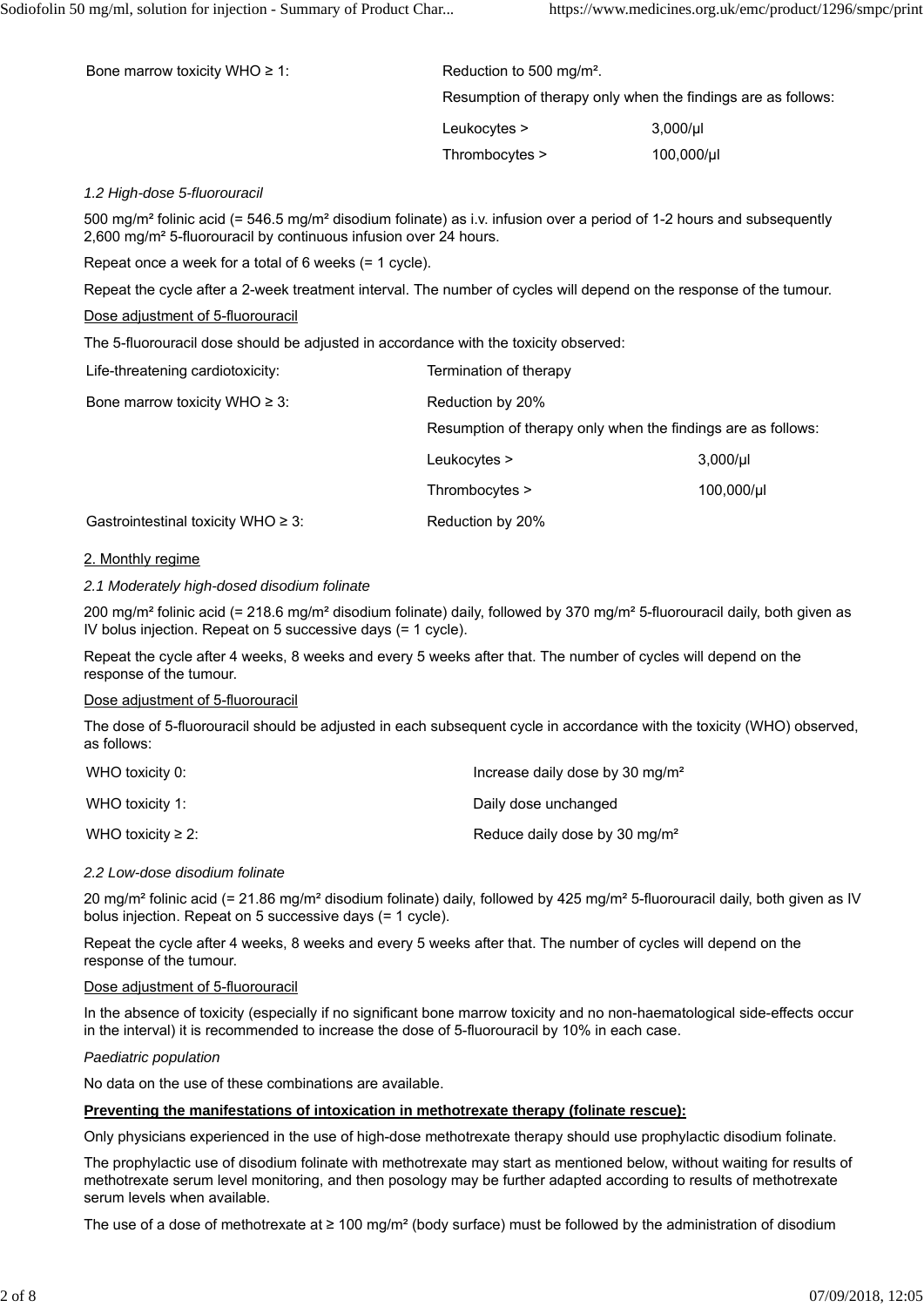folinate. There are no uniform recommendations for the dose and mode of use of disodium folinate as an antidote in high-dose methotrexate therapy. The following dose recommendations are therefore given as examples:

Disodium folinate rescue following the intravenous administration of methotrexate (MTX):

| <b>IMTX</b> serum levels<br>24-30 hours after administration of MTX | Disodium folinate dose (mg/m <sup>2</sup> body<br>surface) calculated as folinic acid and<br>dose interval (hours) | Duration of treatment                               |
|---------------------------------------------------------------------|--------------------------------------------------------------------------------------------------------------------|-----------------------------------------------------|
| $1.0 \times 10^{-8}$ mol/l<br>$-1.5 \times 10^{-6}$ mol/l           | 10 to 15 mg/m <sup>2</sup> every 6 hours                                                                           | l48 hours                                           |
| $1.5 \times 10^{-6}$ mol/l<br>- 5.0 x 10 <sup>-6</sup> mol/l        | 30 mg/m <sup>2</sup> every 6 hours                                                                                 | up to MTX serum level<br>$< 5 \times 10^{-8}$ mol/l |
| > 5.0 x 10 <sup>-6</sup> mol/l                                      | 60 to 100 mg/m <sup>2</sup> every 6 hours                                                                          | up to MTX serum level<br>$< 5 \times 10^{-8}$ mol/l |

## Start of rescue

Not later than 18 to 30 hours after the start of methotrexate intravenous administration.

## End of rescue

72 hours after the start of methotrexate intravenous administration at the earliest. On completion of the rescue, the methotrexate level should be below 10<sup>-7</sup> mol/l, preferably below 10<sup>-8</sup> mol/l.

An "over-rescue" may impair the efficacy of methotrexate. With inadequate rescue, considerable toxic side-effects are likely with high-dosed methotrexate therapy.

#### Method of administration

Sodiofolin is for intravenous use only, either undiluted by injection or by infusion after dilution.

*Precautions to be taken before handling or administering the medicinal product*

For instructions on dilution of the medicinal product before administration, see section 6.6.

## **4.3 Contraindications**

Known hypersensitivity to the active substance or to any of the excipients listed in section 6.1.

The combination of disodium folinate with 5-fluorouracil is not indicated in:

- existing contraindications against 5-fluorouracil, in particular pregnancy and lactation,

- severe diarrhoea.

Therapy with disodium folinate combined with 5-fluorouracil must not be initiated or continued in patients who have symptoms of gastrointestinal toxicity of any severity until those symptoms have completely resolved. Patients with diarrhoea must be monitored with particular care until the diarrhoea has resolved, as rapid clinical deterioration leading to death can occur (see also sections 4.2, 4.4 and 4.5).

Regarding the use of folinic acid with methotrexate or 5-fluorouracil during pregnancy and lactation, see section 4.6 and the summaries of product characteristics for methotrexate- and 5-fluorouracil-containing medicinal products.

Disodium folinate is not suitable for the treatment of pernicious anaemia or other anaemias due to vitamin  $B_{12}$  deficiency. Although haematological remissions may occur, the neurological manifestations remain progressive.

#### **4.4 Special warnings and precautions for use**

Disodium folinate should only be given intravenously, either undiluted by injection or by infusion after dilution and must not be administered intrathecally. When folinic acid has been administered intrathecally following intrathecal overdose of methotrexate, death has been reported.

#### **General**

Disodium folinate should be used with methotrexate or 5-fluorouracil only under the direct supervision of a clinician experienced in the use of cancer chemotherapeutic agents.

Disodium folinate treatment may mask pernicious anaemia and other anaemias resulting from vitamin  $B_{12}$  deficiency.

Many cytotoxic medicinal products – direct or indirect DNA synthesis inhibitors – lead to macrocytosis (hydroxycarbamide, cytarabine, mercaptopurine, thioguanine). Such macrocytosis should not be treated with disodium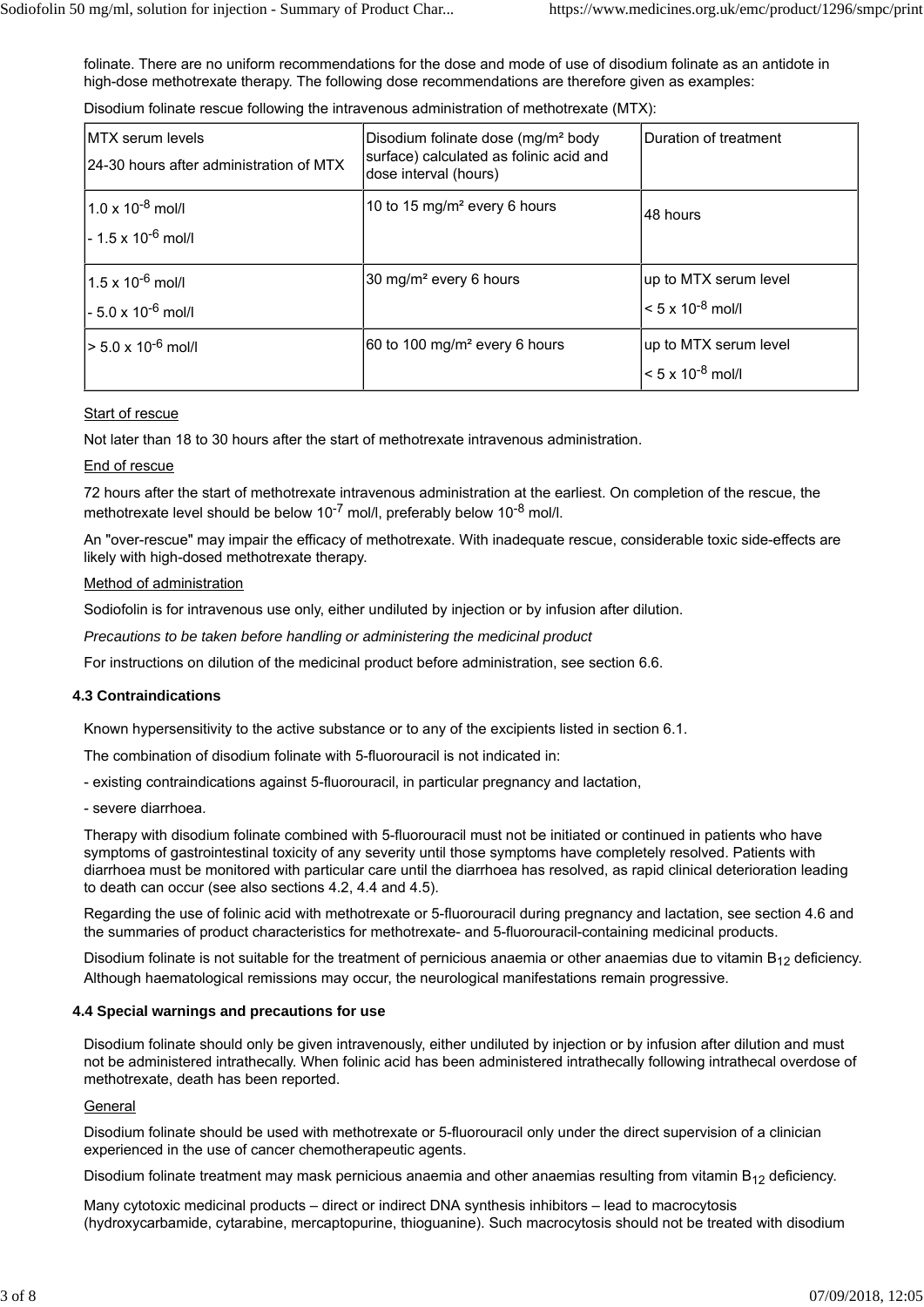folinate.

## Epileptic patients

In epileptic patients treated with phenobarbital, phenytoine, primidone, and succinimides there is a risk to increase the frequency of seizures due to decrease of plasma concentrations of anti-epileptic medicinal products. Clinical monitoring, possibly monitoring of the plasma concentrations and, if necessary, dose adaptation of the anti-epileptic medicinal product during disodium folinate administration and after discontinuation is recommended (see section 4.5).

## Disodium folinate/methotrexate

Disodium folinate should not be given simultaneously with an antineoplastic folic acid antagonist (e.g. methotrexate) to modify or abort clinical toxicity, as the therapeutic effect of the antagonist may be nullified except in the case of folic acid antagonist overdose (see below).

Concomitant disodium folinate will not, however, inhibit the antibacterial activity of other folic acid antagonists such as trimethoprim and pyrimethamine.

For specific details on reduction of methotrexate toxicity refer to the summary of product characteristics of methotrexate.

Disodium folinate has no effect on non-haematological toxicities of methotrexate such as the nephrotoxicity resulting from methotrexate and/or metabolite precipitation in the kidney. Patients who experience delayed early methotrexate elimination are likely to develop reversible renal failure and all toxicities associated with methotrexate (please refer to the summary of product characteristics for methotrexate). Delayed methotrexate excretion may be caused by third space fluid accumulation (i.e., ascites, pleural effusion), renal insufficiency, inadequate hydration or administration of nonsteroidal anti-inflammatory drugs or salicylates. Under such circumstances, higher doses of disodium folinate or prolonged administration may be indicated.

Excessive disodium folinate doses must be avoided since this might impair the antitumour activity of methotrexate, especially in CNS tumours where disodium folinate accumulates after repeated courses.

Resistance to methotrexate as a result of decreased membrane transport implies also resistance to folinic acid rescue as both medicinal products share the same transport system.

In the treatment of accidental overdose of folic acid antagonists, disodium folinate should be administered as promptly as possible. With increasing time interval between antifolate administration (e.g. methotrexate) and disodium folinate rescue the effectiveness of disodium folinate in counteracting toxicity decreases. Monitoring of the serum methotrexate concentration is essential in determining the optimal dose and duration of treatment with disodium folinate.

The possibility that the patient is taking other medicinal products that interact with methotrexate (e.g. medicinal products which may interfere with methotrexate elimination or binding to serum albumin) should always be considered when laboratory abnormalities or clinical toxicities are observed.

## Disodium folinate/5-fluorouracil

In the combination regimen with 5-fluorouracil, the toxicity profile of 5-fluorouracil may be enhanced or shifted by disodium folinate, particularly in elderly or debilitated patients. The most common manifestations are leukopenia, mucositis, stomatitis and/or diarrhoea which may be dose limiting. When disodium folinate and 5-fluorouracil are used in combination, the 5-fluorouracil dose has to be reduced more in cases of toxicity than when 5-fluorouracil is used alone. Toxicities observed in patients treated with the combination are qualitatively similar to those observed in patients treated with 5-fluorouracil alone.

Gastrointestinal toxicities are observed more commonly and may be more severe or even life threatening (particularly stomatitis and diarrhoea). In severe cases, treatment is withdrawal of 5-fluorouracil and disodium folinate, and supportive intravenous therapy. Patients should be instructed to consult their treating physician immediately if stomatitis (mild to moderate ulcers) and/or diarrhoea (watery stools or bowel movements) two times per day occur (see also section 4.2).

Combined 5-fluorouracil/disodium folinate treatment should neither be initiated nor maintained in patients with symptoms of gastrointestinal toxicity, regardless of the severity, until all of these symptoms have completely disappeared.

Because diarrhoea may be a sign of gastrointestinal toxicity, patients presenting with diarrhoea must be carefully monitored until the symptoms have disappeared completely, since a rapid clinical deterioration leading to death can occur. If diarrhoea and/or stomatitis occur, it is advisable to reduce the dose of 5-fluorouracil until symptoms have fully disappeared. Especially the elderly and patients with a low physical performance due to their illness are prone to these toxicities. Therefore, particular care should be taken when treating these patients.

In elderly patients and patients who have undergone preliminary radiotherapy, it is recommended to begin with a reduced dose of 5-fluorouracil.

#### **4.5 Interaction with other medicinal products and other forms of interaction**

When disodium folinate is given in conjunction with a folic acid antagonist– (e.g. cotrimoxazole, pyrimethamine) the efficacy of the folic acid antagonist may be either reduced or completely neutralised.

Concomitant administration of disodium folinate with 5-fluorouracil has been shown to enhance the efficacy and toxicity of 5-fluorouracil.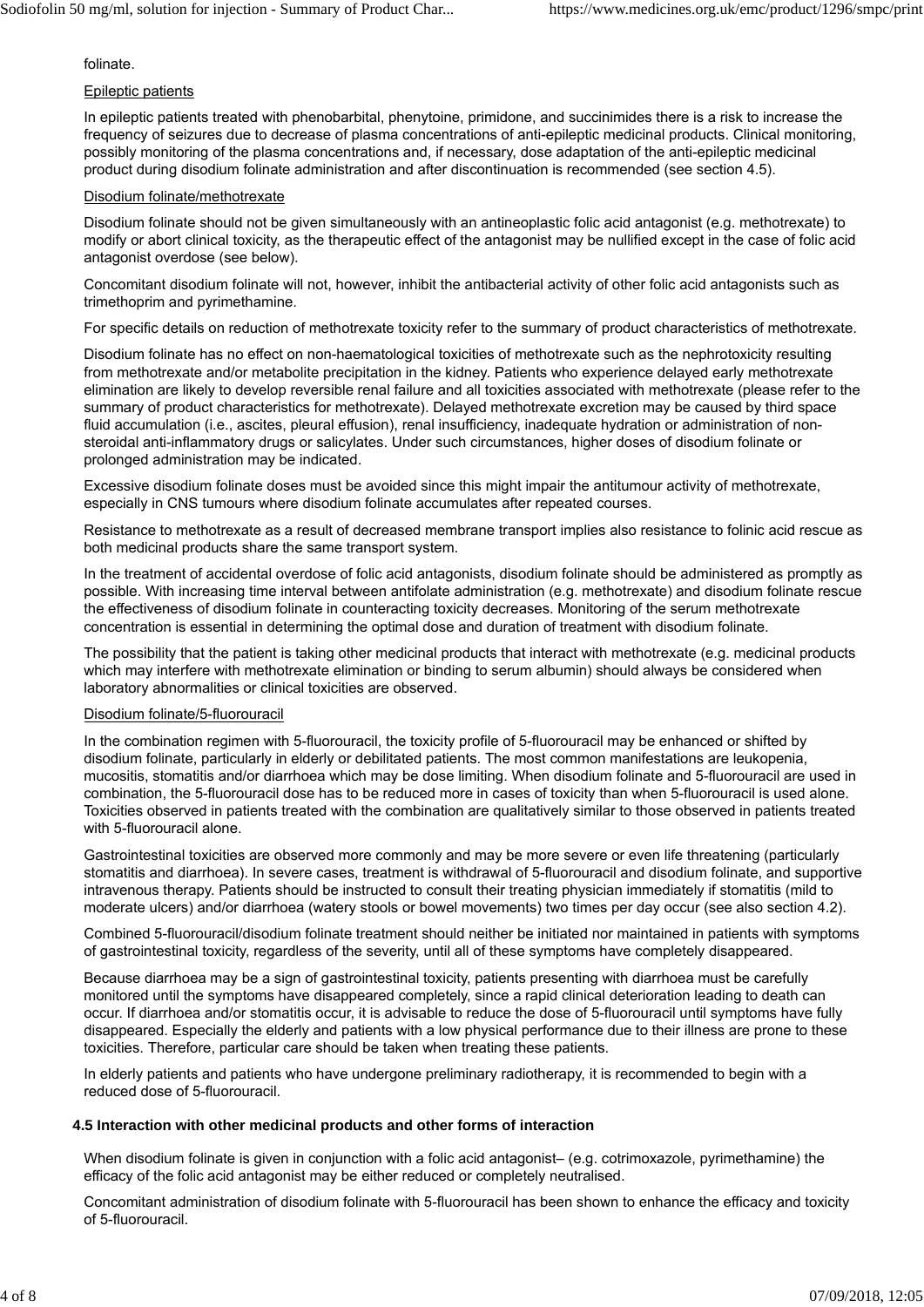The following side effects for disodium folinate used in conjunction with 5-fluorouracil were reported frequently: diarrhoea, dehydration, stomatitis and leukopenia. Less commonly infections, thrombocytopenia, nausea, vomiting, constipation, malaise, alopecia, dermatitis and anorexia have been observed.

Life-threatening diarrhoeas have been observed if 600 mg/m<sup>2</sup> of 5-fluorouracil (IV bolus once weekly) is given together with disodium folinate. When disodium folinate and 5-fluorouracil are used in combination, the 5-fluorouracil dose must be reduced more than when 5-fluorouracil is used alone (see sections 4.2, 4.4, and 4.8).

Disodium folinate may diminish the effect of anti-epileptic substances: phenobarbital, primidone, phenytoine, and succinimides, and may increase the frequency of seizures (decreased plasma levels of enzymatic inductor anticonvulsant medicinal products may be observed because the hepatic metabolism is increased as folates are one of the cofactors) (see sections 4.4 and 4.8).

## **4.6 Fertility, pregnancy and lactation**

## **Pregnancy**

There are no adequate and well-controlled clinical studies conducted in pregnant or breast-feeding women. No formal animal reproductive toxicity studies with disodium folinate have been conducted. There are no indications that folinic acid induces harmful effects if administered during pregnancy.

During pregnancy, methotrexate should only be administered on strict indications, where the benefits of the medicinal product to the mother should be weighed against possible hazards to the foetus. Should treatment with methotrexate or other folate antagonists take place despite pregnancy or lactation, there are no limitations as to the use of disodium folinate to diminish toxicity or counteract the effects.

5-fluorouracil use is generally contraindicated during pregnancy and breast-feeding; this applies also to the combined use of disodium folinate with 5-fluorouracil (see section 4.3). Please refer also to the summaries of product characteristics for methotrexate-, other folate antagonists and 5-fluorouracil-containing medicinal products.

#### Breast-feeding

It is not known whether disodium folinate is excreted into human breast milk. Disodium folinate can be used during breast feeding when considered necessary according to the therapeutic indications.

FertilityNo information is available on the effects of folinic acid alone on fertility and general reproductive performance.

## **4.7 Effects on ability to drive and use machines**

Disodium folinate has no or negligible influence on the ability to drive and use machines. The general condition of the patient is likely to be more significant than any effects induced by this medicinal product.

#### **4.8 Undesirable effects**

Very common (≥ 1/10)

Common (≥ 1/100 to < 1/10)

Uncommon (≥ 1/1,000 to < 1/100)

Rare (≥ 1/10,000 to < 1/1,000)

Very rare (< 1/10,000)

Not known (cannot be estimated from the available data)

All therapeutic indications

| Immune system disorders    | Very rare                                                                              |
|----------------------------|----------------------------------------------------------------------------------------|
|                            | Allergic reactions – sensitisation, including anaphylactoid<br>reactions and urticaria |
| Psychiatric disorders      | Rare                                                                                   |
|                            | Insomnia, agitation and depression after high doses                                    |
| Nervous system disorders   | Rare                                                                                   |
|                            | Increase in the frequency of attacks in epileptics (see also<br>section 4.5)           |
|                            |                                                                                        |
| Gastrointestinal disorders | Rare                                                                                   |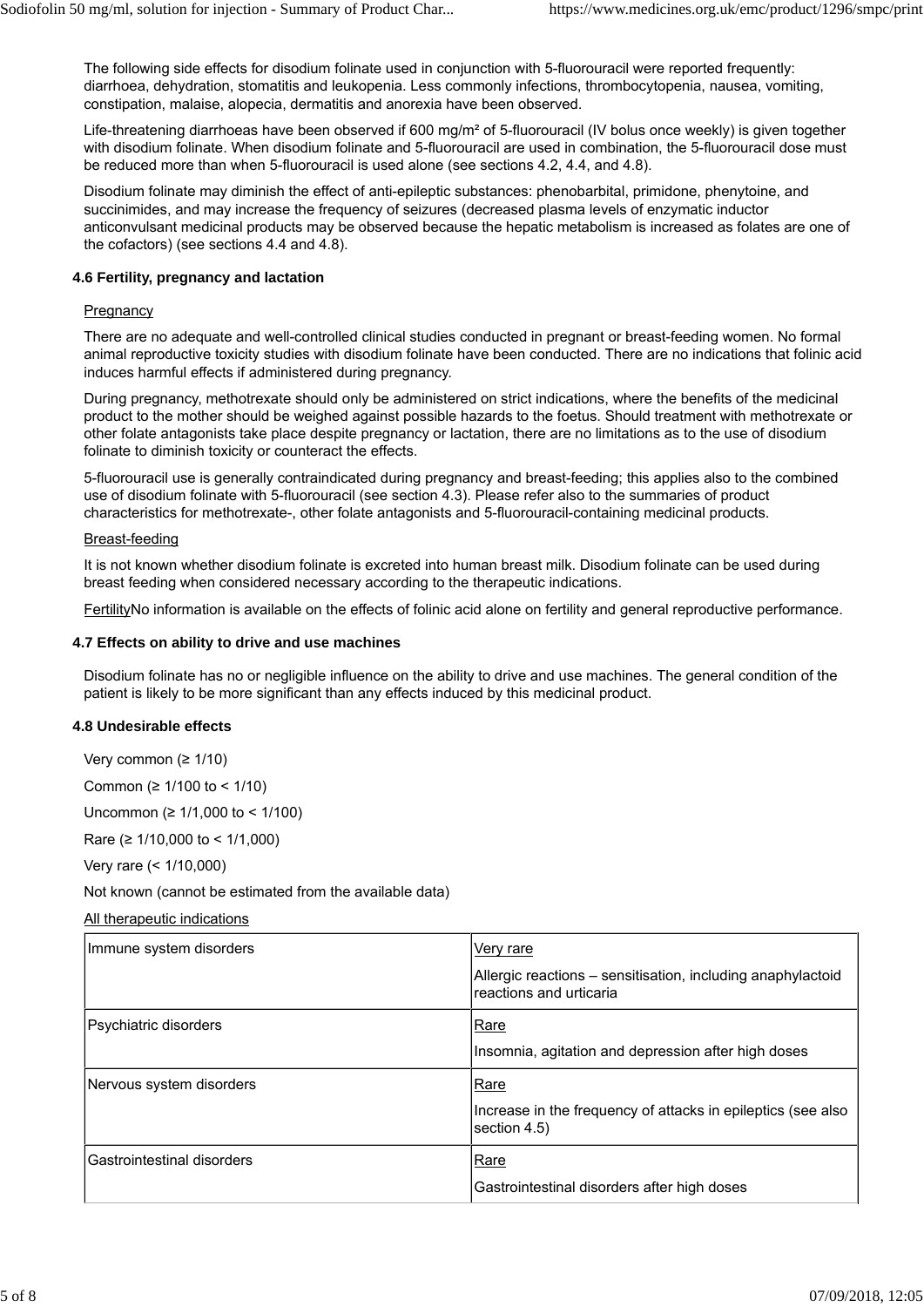| General disorders and administration site conditions | IUncommon                                                                                       |
|------------------------------------------------------|-------------------------------------------------------------------------------------------------|
|                                                      | Fever has been observed after administration of disodium<br>folinate as solution for injection. |

## Combination therapy with 5-fluorouracil

Disodium folinate enhances the toxicity of 5-fluorouracil (see section 4.5). Generally, the safety profile depends on the applied regimen of 5-fluorouracil.

| Blood and lymphatic system disorders                     | Very common<br>Bone marrow failure, including fatal cases                                                           |
|----------------------------------------------------------|---------------------------------------------------------------------------------------------------------------------|
| Metabolism and nutrition disorders                       | Not known<br>Hyperammonaemia                                                                                        |
| Skin and subcutaneous tissue disorders                   | Common<br>Palmar-plantar erythrodysaesthesia                                                                        |
| General disorders and administration site<br>lconditions | Very common<br>Mucositis, including stomatitis and cheilitis. Fatalities have<br>occurred as a result of mucositis. |

#### *Monthly regimen:*

| <b>Gastrointestinal disorders</b> | 'Verv common        |
|-----------------------------------|---------------------|
|                                   | Vomiting and nausea |

No enhancement of other 5-fluorouracil induced toxicities (e.g. neurotoxicity).

#### *Weekly regimen:*

| Blood and lymphatic system disorders | Very common<br>Bone marrow failure, including fatal cases                                                                                 |
|--------------------------------------|-------------------------------------------------------------------------------------------------------------------------------------------|
| lGastrointestinal disorders          | Very common <br>Diarrhoea with higher grades of toxicity, and dehydration resulting<br>in hospital admission for treatment and even death |

#### Reporting of suspected adverse reactions

Reporting suspected adverse reactions after authorisation of the medicinal product is important. It allows continued monitoring of the benefit/risk balance of the medicinal product. Healthcare professionals are asked to report any suspected adverse reactions via the Yellow Card Scheme at: www.mhra.gov.uk/yellowcard or search for MHRA Yellow Card in the Google Play or Apple App Store.

#### **4.9 Overdose**

There have been no reported sequelae in patients who have received significantly more disodium folinate than the recommended dose.

When using methotrexate, an overdose of disodium folinate may result in a decrease of efficacy of methotrexate ("overrescue").

Should overdose of the combination of 5-fluorouracil and disodium folinate occur, the overdose instructions for 5-fluorouracil should be followed.

## **5. Pharmacological properties**

#### **5.1 Pharmacodynamic properties**

Pharmacotherapeutic group: Detoxifying agents for antineoplastic treatment, ATC code: V 03 AF 06

#### Mechanism of action

Folinic acid is the formyl derivative of tetrahydrofolic acid, i.e. the active form of folic acid. It is involved in various metabolic processes including purine synthesis, pyrimidine nucleotide synthesis and amino acid metabolism.

#### Pharmacodynamic effects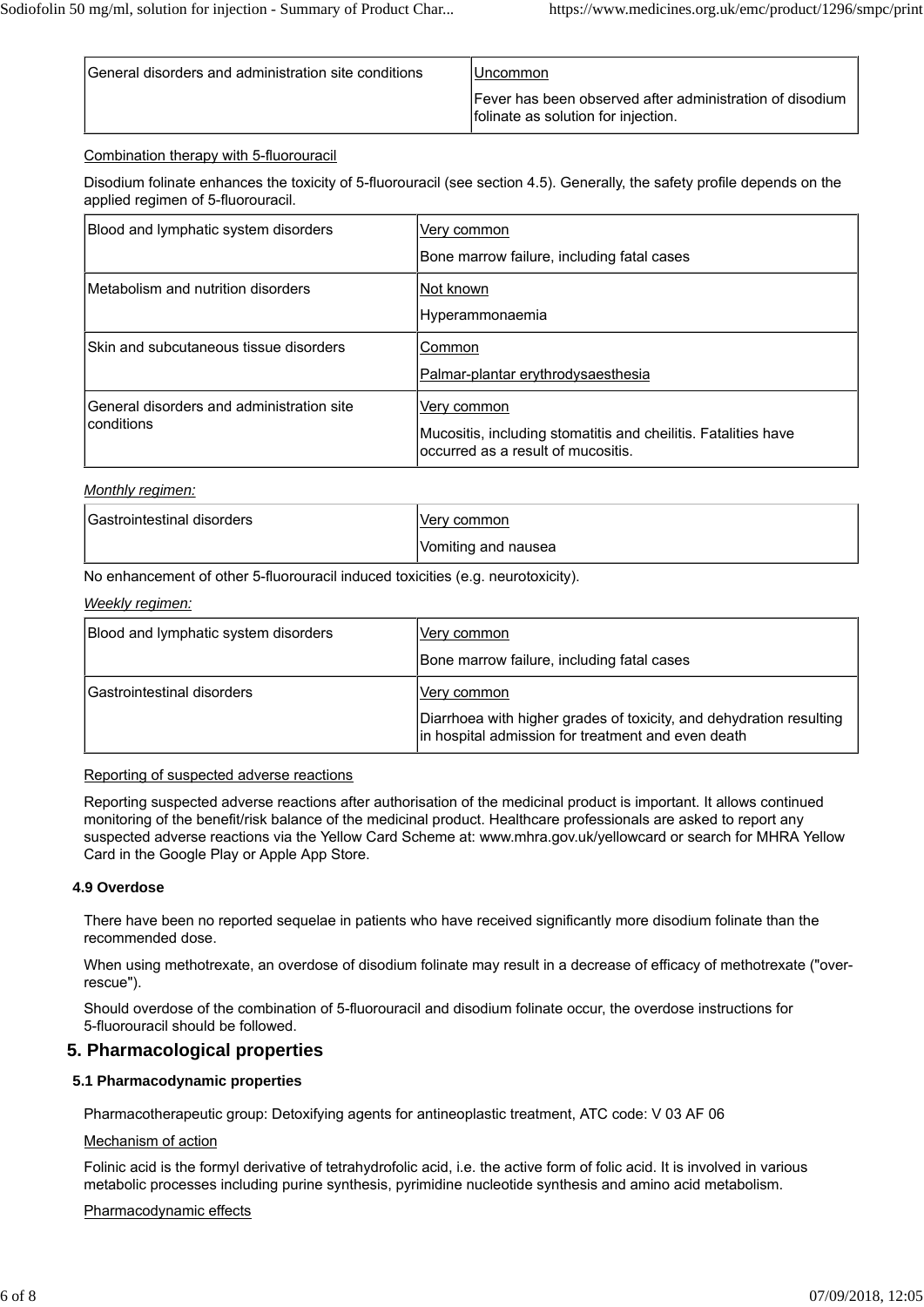#### *Biochemical rationale for the methotrexate rescue therapy with disodium folinate*

Folinic acid is frequently used to diminish the toxicity and counteract the action of folate antagonists, such as methotrexate. Folinic acid and folate antagonists share the same membrane transport carrier and compete for transport into cells, stimulating folate antagonist efflux. Folinic acid also protects cells from the effects of folate antagonist by repletion of the reduced folate pool. Folinic acid does not require reduction by the enzyme dihydrofolate reductase. Thus it serves as a pre-reduced source of H4 folate; it can therefore bypass folate antagonist blockage of the dihydrofolate reductase and provide a source for the various coenzyme forms of folic acid.

*Biochemical rationale for the combination of disodium folinate with 5-fluorouracil:*

5-Fluorouracil inhibits *inter alia* DNA synthesis by binding thymidilate synthetase. The combination of disodium folinate with 5-fluorouracil results in the formation of a stable ternary complex consisting of thymidilate synthetase, 5-fluorodeoxy-uridinemonophosphate and 5,10-methylenetetrahydrofolate.

This leads to an extended blockade of thymidilate synthetase with enhanced inhibition of DNA biosynthesis, resulting in increased cytotoxicity as compared to 5-fluorouracil monotherapy.

#### **5.2 Pharmacokinetic properties**

#### **Absorption**

A pharmacokinetic study was performed to demonstrate the bioequivalence of disodium folinate in comparison with a licensed calcium folinate reference preparation. The bioequivalence criteria determined were fulfilled in respect of the pharmacokinetic parameters for D- and L-folinic acid and for the metabolite 5-methyltetrahydrofolic acid. Calcium folinate and disodium folinate solutions are bioequivalent.

#### Distribution

The distribution volume of folinic acid is not known. With i.v. application, peak serum levels of the parent substance (D/Lformyltetrahydrofolic acid, folinic acid) are obtained after 10 minutes.

#### Biotransformation

The active isomeric form L-5-formyltetrahydrofolic acid is quickly metabolised to 5-methyltetrahydrofolic acid in the liver. It is assumed that this conversion is not linked to the presence of dihydrofolate reductase and occurs more quickly and more completely after oral application than after parenteral application.

#### Elimination

The inactive isomeric form D-5-formyltetrahydrofolic acid is excreted virtually completely unchanged via the kidneys. The active isomeric form L-5-formyltetra-hydrofolic acid is in part excreted unchanged via the kidneys, but is predominantly metabolised to folic acid.

#### **5.3 Preclinical safety data**

Toxicity tests on combined use with 5-fluorouracil have not been carried out.

No further information is available of relevance to the prescriber which is not already included in other relevant sections of the summary of product characteristics.

## **6. Pharmaceutical particulars**

## **6.1 List of excipients**

Sodium hydroxide

Hydrochloric acid

Water for injection

#### **6.2 Incompatibilities**

This medicinal product must not be mixed with other medicinal products except those mentioned in section 6.6.

#### **6.3 Shelf life**

3 years.

After dilution (see section 6.6): 72 hours.

After mixing with 5-fluorouracil or dilution with sodium chloride 9 mg/ml (0.9 %) solution for injection (see section 6.6): Chemical and physical in use stability has been demonstrated for  $72$  hours at  $20 - 25$  °C.

From a microbiological point of view the product should be used immediately. If not used immediately, in use storage times and conditions prior to use are the responsibility of the user and would normally not be longer than 24 hours at 2 -8 °C unless dilution has taken place in controlled and validated aseptic conditions.